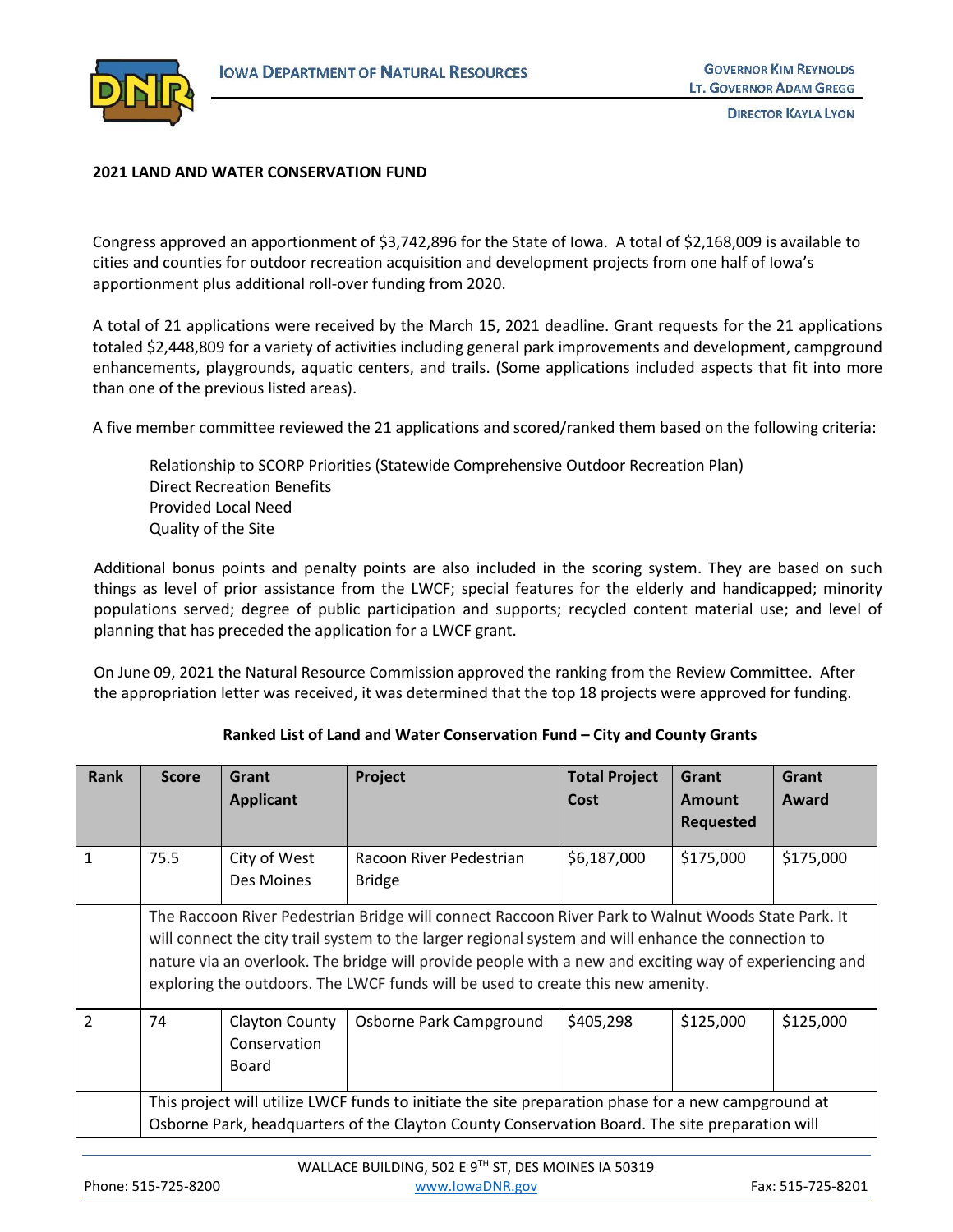|                | include the clearing and grubbing of trees, construction staking, mobilization, surfacing, erosion<br>control, and administrative costs. The completed campground design will include 14 pull-through RV<br>sites with electric hookups, 6 back-in sites, 6 tent sites, a shower house, two shelters, a dump station, a<br>playground, and connections to the existing hiking trail system. Sites will have crushed stone surfacing. |                                                                                                                                                                                                                                                                                                                                                                             |                                                               |             |           |           |  |  |
|----------------|--------------------------------------------------------------------------------------------------------------------------------------------------------------------------------------------------------------------------------------------------------------------------------------------------------------------------------------------------------------------------------------------------------------------------------------|-----------------------------------------------------------------------------------------------------------------------------------------------------------------------------------------------------------------------------------------------------------------------------------------------------------------------------------------------------------------------------|---------------------------------------------------------------|-------------|-----------|-----------|--|--|
| 3              | 71.8                                                                                                                                                                                                                                                                                                                                                                                                                                 | Lee County<br>Conservation<br><b>Board</b>                                                                                                                                                                                                                                                                                                                                  | <b>Pollmiller Trail Project</b>                               | \$357,000   | \$150,000 | \$150,000 |  |  |
|                | The LWCF project will replace an existing 2,725 feet stretch of the trail that connects South Park, a<br>city park in West Point, with Pollmiller Park owned by Lee County Conservation. The asphalt trail<br>was installed in the early 1990s and has deteriorated over time, creating safety and usability issues.                                                                                                                 |                                                                                                                                                                                                                                                                                                                                                                             |                                                               |             |           |           |  |  |
| $\overline{4}$ | 70.2                                                                                                                                                                                                                                                                                                                                                                                                                                 | City of Adair                                                                                                                                                                                                                                                                                                                                                               | Smiley's Splash Pad                                           | \$525,490   | \$50,000  | \$50,000  |  |  |
|                |                                                                                                                                                                                                                                                                                                                                                                                                                                      | The project will consist of the development of a splash pad in the existing Adair City Park. An<br>existing sand volleyball court will be redeveloped for the amenity. Many compatible park amenities<br>exist for the splash pad amenity, including a campground, bathroom/showers, playground,<br>community center, and others.                                           |                                                               |             |           |           |  |  |
| 5              | 70                                                                                                                                                                                                                                                                                                                                                                                                                                   | Marshall<br>County<br>Conservation<br>Board                                                                                                                                                                                                                                                                                                                                 | <b>Timmons Grove County</b><br>Park Campground<br>Enhancement | \$330,000   | \$150,000 | \$150,000 |  |  |
|                | Timmons Grove County Park is located in Marshall County. It is one of only two areas in the county<br>that offers camping, providing 18 camp sites with electric hookup. However, only a single port-a-<br>potty is available for toilet access for campers and daytime park users. A new shower house<br>building would provide 4 handicapped accessible restrooms that each feature a flush toilet, shower<br>and sink.            |                                                                                                                                                                                                                                                                                                                                                                             |                                                               |             |           |           |  |  |
| 6              | 67                                                                                                                                                                                                                                                                                                                                                                                                                                   | City of Clive                                                                                                                                                                                                                                                                                                                                                               | <b>Greenbelt Landing</b>                                      | \$5,000,000 | \$125,000 | \$125,000 |  |  |
|                |                                                                                                                                                                                                                                                                                                                                                                                                                                      | The project will create improvements and additions to Greenbelt Landing. Key aspects will include<br>items to which LWCF Funds would be allocated including adding a wetland walkway,<br>improvements to pedestrian and vehicular areas, renovations to the Special Events building, and<br>the creation of a pond overlook.                                                |                                                               |             |           |           |  |  |
| $\overline{7}$ | 67                                                                                                                                                                                                                                                                                                                                                                                                                                   | City of<br>Glenwood                                                                                                                                                                                                                                                                                                                                                         | <b>Glenwood Trail and</b><br>Trailhead                        | \$749,354   | \$100,000 | \$100,000 |  |  |
|                |                                                                                                                                                                                                                                                                                                                                                                                                                                      | The Glenwood Trail and Trailhead is a key community project that will provide a safe route to<br>schools, community recreation, and an active transportation link. This phase of the project will<br>include 1.55 miles of trails which will connect athletic fields, the school, and provide a hub for the<br>Frontier Iowa Trails Network.                                |                                                               |             |           |           |  |  |
| 8              | 66.5                                                                                                                                                                                                                                                                                                                                                                                                                                 | City of Des<br>Moines                                                                                                                                                                                                                                                                                                                                                       | SW 1 <sup>st</sup> . Street Bridge<br>Improvements            | \$750,000   | \$200,000 | \$200,000 |  |  |
|                |                                                                                                                                                                                                                                                                                                                                                                                                                                      | Located at the confluence of the Des Moines and Raccoon Rivers, the proposed SW 1 <sup>st</sup> St. Bridge<br>Improvements will include resilient planter beds with green roof vegetation, modular bench<br>seating, an open-air shelter, a dedicated multiuse trail corridor, hammock netted rest areas, and<br>sculptural play features suitable for multiple age groups. |                                                               |             |           |           |  |  |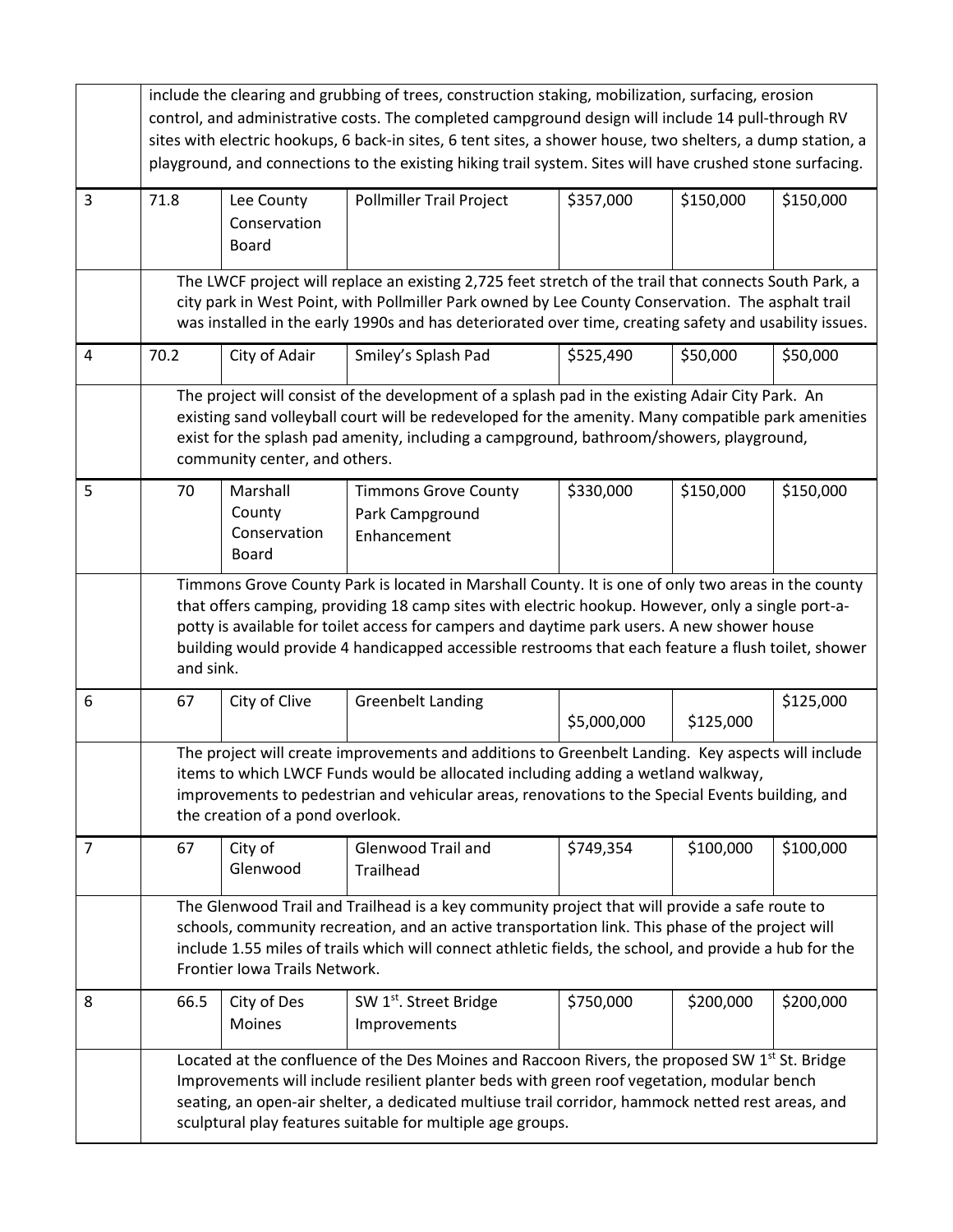| 9  | 65.7                                                                                                                                                                                                                                                                                                                                                                                                                                                                              | Polk County<br>Conservation<br><b>Board</b> | Copper Creek Mountain<br><b>Bike Park</b>                              | \$555,500   | \$200,000 | \$200,000 |  |  |
|----|-----------------------------------------------------------------------------------------------------------------------------------------------------------------------------------------------------------------------------------------------------------------------------------------------------------------------------------------------------------------------------------------------------------------------------------------------------------------------------------|---------------------------------------------|------------------------------------------------------------------------|-------------|-----------|-----------|--|--|
|    | Copper Creek Mountain Bike (MTB) Park is a public park located between the City of Des Moines<br>and Pleasant Hill along the Gay Lea Wilson Trail. LWCF funds will go towards building 4.4 miles of<br>singletrack flow trails through the existing timber where restoration practices will occur for timber<br>stand improvements and water quality improvements to Cooper Creek that bisects the site.                                                                          |                                             |                                                                        |             |           |           |  |  |
| 10 | 65.6                                                                                                                                                                                                                                                                                                                                                                                                                                                                              | City of Sheldon                             | <b>Crossroads Park Trail</b>                                           | \$410,055   | \$100,000 | \$100,000 |  |  |
|    | The project will create a one-mile loop around the Crossroads Park lake, tying into the Crossroads<br>Pavilion Events Center and the existing 6.23 miles of the Sheldon Recreational Trail. The trail will<br>be 10-foot wide, ADA accessible, and will be constructed of concrete for long term use and<br>durability. It will be used year-round, creating space for physical activity and enhancing wellness.                                                                  |                                             |                                                                        |             |           |           |  |  |
| 11 | 65                                                                                                                                                                                                                                                                                                                                                                                                                                                                                | City of Farley                              | Farley City Park Legacy                                                | \$348,071   | \$75,000  | \$75,000  |  |  |
|    | The proposed grant project (Phase II) involves the addition of an all new, designated, 10'-wide,<br>half-mile, concrete multiuse path that loops through the Farley City Park. The path also extends<br>along the northern perimeter of the park in a semi-loop, and connects to 5th Avenue, the main<br>entrance to the park.                                                                                                                                                    |                                             |                                                                        |             |           |           |  |  |
| 12 | 64.8                                                                                                                                                                                                                                                                                                                                                                                                                                                                              | City of Keokuk                              | <b>Keokuk Riverfront Trail</b>                                         | \$1,058,315 | \$91,196  | \$91,196  |  |  |
|    | A 10-foot wide, 1-mile long trail will be built along the Mississippi River from Victory Park to the public<br>boat launch near the south end of Mississippi Drive. Part of the project will involve reconstruction of an<br>existing decades-old asphalt trail, while the remainder (2/3 mile) will be a new extension. It will<br>connect Victory Park, Hubinger Landing, and the Verity Riverboat Museum. The LWCF funded portion<br>of the trail will be within Victory Park. |                                             |                                                                        |             |           |           |  |  |
| 13 | 63.8                                                                                                                                                                                                                                                                                                                                                                                                                                                                              | City of Creston                             | <b>Creston McKinley Park</b><br><b>Aquatic Center</b>                  | \$1,613,315 | \$100,000 | \$100,000 |  |  |
|    | The MPAC is a renovation of the existing two-bowl city swimming pool built in the early 1990's to<br>become a county-wide municipal aquatic facility that is suitable to all ages. The project will be built<br>in two phases over the next three to five years. The first phase is a stand-alone project that<br>includes basic improvements, toddler slides, zero-depth entry, and an inclusive play<br>structure/splash pad.                                                   |                                             |                                                                        |             |           |           |  |  |
| 14 | 63.8                                                                                                                                                                                                                                                                                                                                                                                                                                                                              | City of Hudson                              | <b>Hudson City Park</b>                                                | \$194,800   | \$75,000  | \$75,000  |  |  |
|    | Hudson City Park is situated on a 2.066 acre square lot, in the center of town, that features several<br>public amenities. Amenities include a shelter house, public restrooms, tables and benches, and<br>accessible playground equipment. The cost of new playground equipment will be supported in<br>part by the LWCF grant with the balance to come from the city budget.                                                                                                    |                                             |                                                                        |             |           |           |  |  |
| 15 | 63.6                                                                                                                                                                                                                                                                                                                                                                                                                                                                              | Hardin County<br>Conservation<br>Board      | Pine Ridge Park<br><b>Campground Waste</b><br><b>Collection System</b> | \$354,856   | \$125,000 | \$125,000 |  |  |
|    | Construct a compliant wastewater collection system and treatment system for the Pine Ridge Park<br>Campground. Wastewater will flow by gravity to the City of Steamboat Rock wastewater collection<br>system. Waste will be treated by the City of Steamboat Rock wastewater treatment system.                                                                                                                                                                                    |                                             |                                                                        |             |           |           |  |  |